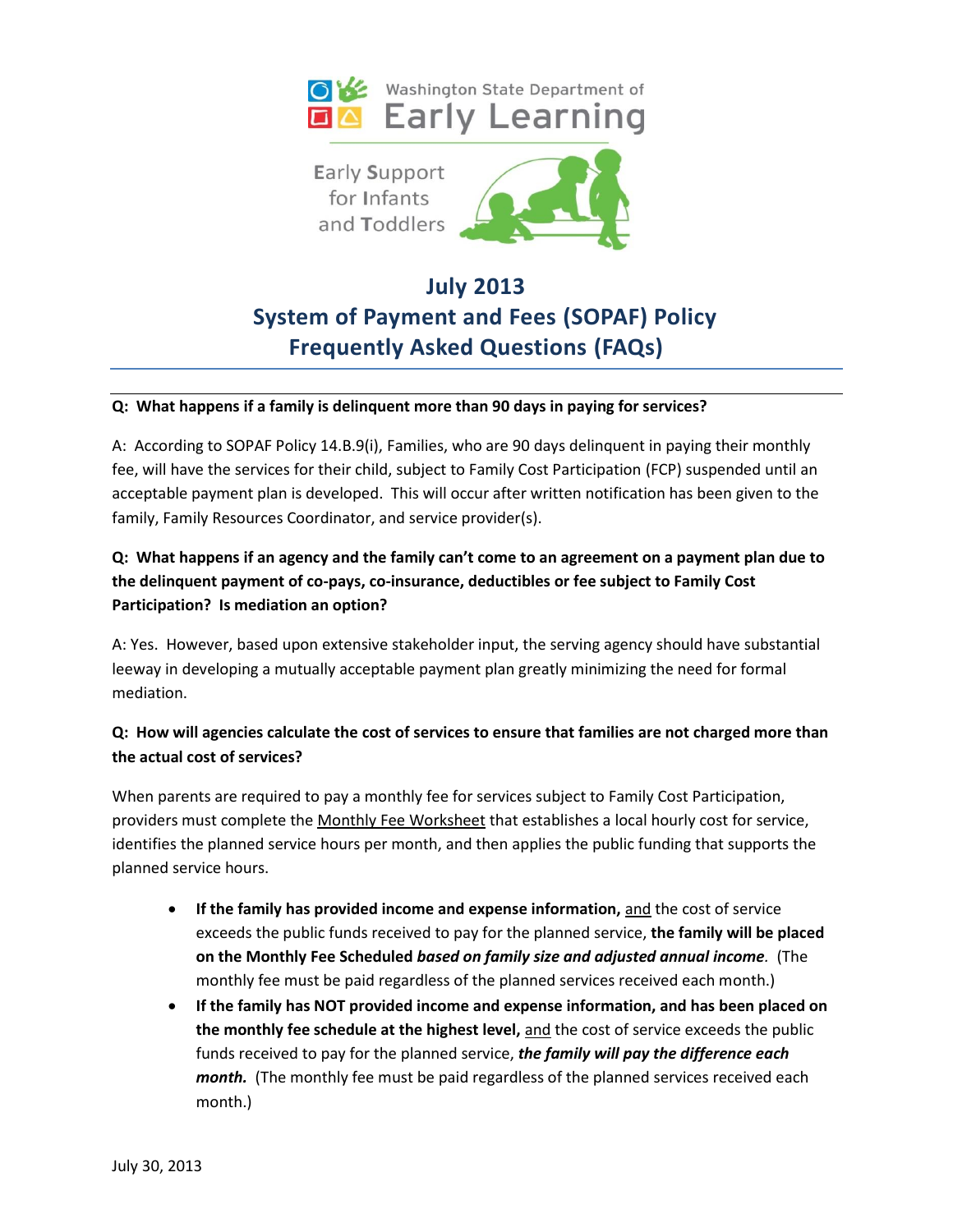#### **Q: Won't all families decline the use of their private insurance?**

A: No. The FRC must be able to use the parent materials to help explain why families are expected to contribute to their child's early intervention program because there is not enough public funding to pay for all of the services a child needs and to maintain ESITs broad eligibility criteria. Most families use their public and private insurance to pay for early intervention services in Washington. Provide families a copy of *Why You Need to Access Your Private Insurance.*

#### **Q: Are LLAs expected to be knowledgeable about every insurance plan?**

A: No, the LLA can help empower families to navigate their individual insurance plan and assist them in exploring their insurance benefits. For children with moderate or significant needs, the family will need to access their insurance for many years to come. Provide families a copy of *Understanding Your Medical Insurance.* This is a great tool developed by families, for families, to help them with the process.

#### **Q: How will the Affordable Health Care Act impact the SOPAF policy?**

A: ESIT anticipates that more families will have access to health insurance to assist in paying for early intervention services. The Health Care Authority continues to develop the Health Benefit Exchange. The Exchange is creating Washington Healthplanfinder – an easily accessible, online marketplace for individuals, families and small businesses in Washington State to compare and enroll in quality health insurance plans and access important cost savings. Open enrollment starts October 1, 2013. More information is available at[: http://www.wahbexchange.org.](http://www.wahbexchange.org/)

# **Q: If a family has private insurance and gives permission to bill, but there is no coverage of a certain service or provider, what happens?**

A: The Family Cost Participation requirement will have been met.

## **Q: Whose responsibility is it to complete the Income and Expense Verification form?**

A: The family is responsible for completing the Income and Expense Verification form A through D as appropriate. Section E will be completed by the FRC or providing agency staff.

## **Q: Can FRCs share medical records and financial records with the rest of the early intervention team if the family has signed the consent form?**

A: Yes, this practice is consistent with both HIPAA and FERPA.

## **Q: If families don't have insurance, how can they meet the Family Cost Participation requirement?**

A: According to the *ESIT Family Cost Participation (FCP) Decision Process* chart, families without insurance will be charged a monthly fee based on family size and adjusted income if they receive services that are subject to Family Cost Participation.